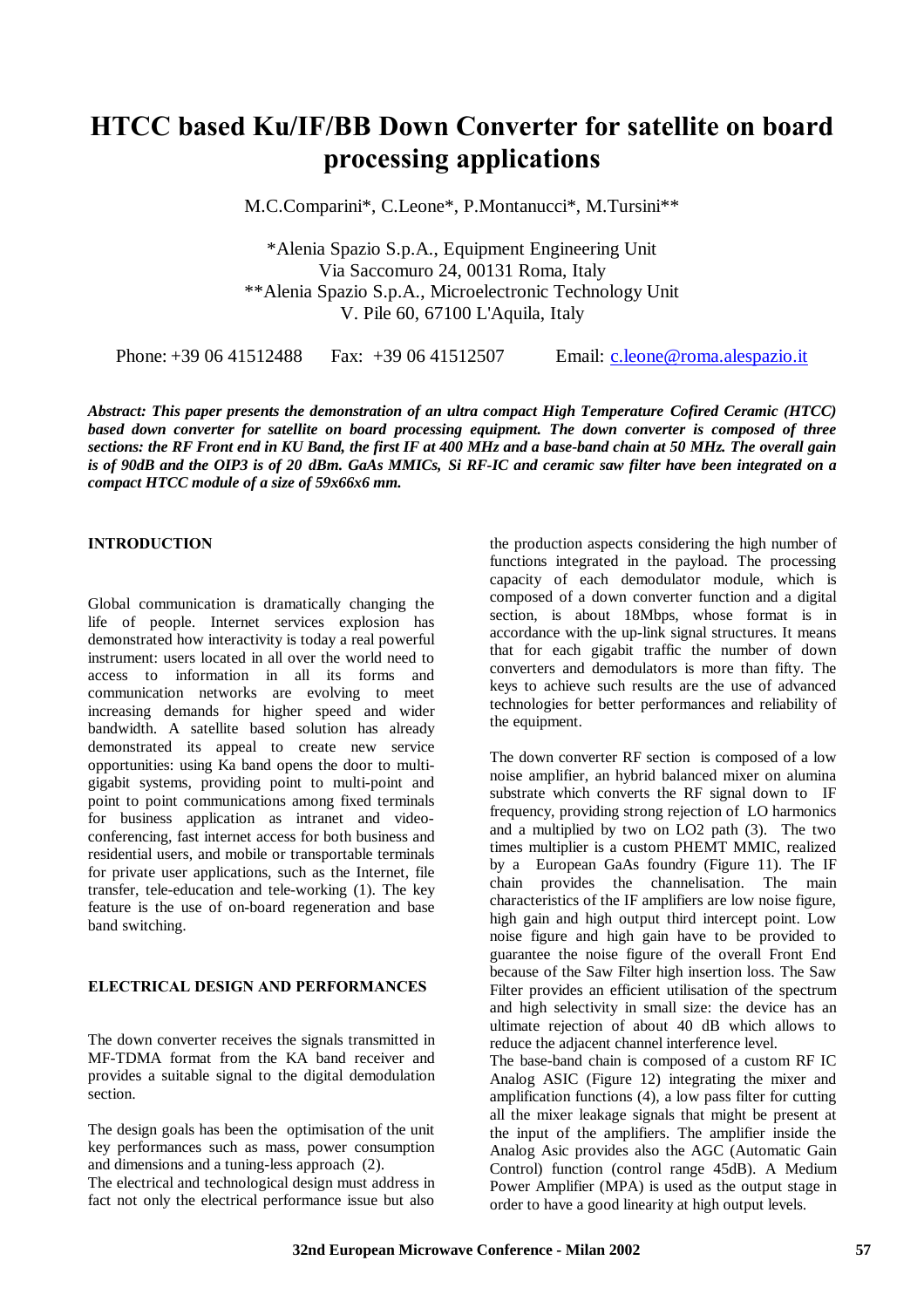The block schematic is shown in Figure 1.



*Figure 1: DownConverter Block Schematic*

# **HTCC MODULE TECHNOLOGY**

The Down Converter is a MHIC (Microwave Hybrid Integrated Circuit) realized with ISP (Integrated Substrate Package) manufactured by NTK onto an Alenia Spazio design (Figure 2). All three RF sections (Ku, IF and BB) are integrated in a unique, small size, HTCC multilayer substrate. RF striplines, microstrips, DC supply and control circuitry lines are integrated in the multilayer substrate. Electrical isolation between supply and RF lines in the ISP ceramic substrate is done by internal ground planes. Ku band mixer, band pass filter and striplines have been manufactured with alumina substrates glued on ISP, metallized with thin film processes to reach 30 micron line/gap resolution. Physical and electrical separation between Ku, IF and BB section is obtained with internal walls of a metallic frame, hermetically brazed onto the HTCC substrate. A metallic cover, laser welded on brazed frame top side, guarantee the ISP hybrid hermetic closure and electrical shielding of RF sections. EMI and radiation shielding is obtained with a metallic, not hermetic box (the Down Converter unit package) onto which ISP hybrid, DC and SMA connectors are mounted.

Input signals can reach the internal part of ISP hybrid through ceramic transitions hermetically brazed between the substrate and the frame. Transition band is from 0 to 20 GHz.

HTCC substrate material is AlN, a ceramic with a thermal conductivity one order greater than standard alumina substrates (140 vs 16 W/m °C). This choice was caused by the need to reduce the operating temperature of some GaAs small size amplifiers, which have an high power dissipation density (350 mW in  $0.83x0.83$  mm<sup>2</sup> area). AlN ceramic permit to reach a chip backside operating temperature calculated value of 89 °C (mounting plate temp. : 60°C), while alumina substrates would have implied 140°C (max allowable  $Tj = 105^{\circ}C$ .

Box material is an AlSi alloy with high silicon percentage, a lightweight and thermally conductive material whose thermal expansion coefficient is significantly close to the HTCC substrate one, in order to guarantee a reliable bonding between the ISP and the box.

The use of bare Si and GaAs component, of a ceramic SAW filter, of an ISP package with all lines and interconnections buried in the substrate, has permitted

an high integration of the down converter unit, with significant volume (ISP: 59x66x6 mm.; whole unit:  $75x71x14$  mm.) and weight (ISP: 44 grams; whole unit about 130 grams) reduction.

Manufacturing process consist now only in the construction of a single hybrid circuit, instead of many circuits pre-assy and test, and a final assy of the different circuits in the unit that must be finally tested, so production phase is simplified and manufacturing lead time is significantly reduced (50%). Due to the ISP small size, automatic die attach and wire bonding can be easily performed, to further reduce manufacturing lead time and cost.



*Figure 2: DownConverter photo*

The HTCC module is composed of four layers: on the top layer all the GaAs and Silicon active components and all passives are mounted, alumina substrates are glued on the gold plated RF section, from I and Q ports of the image rejection mixer two striplines are designed to obtain the same electrical lenght on the inner layer2, to be compliant of the image rejection frequency specification. The inner layer1 is continuous ground plane, gone through via holes bringing the power supply and control signal. The bottom layer is continuous ground. The ground planes are connected together through via holes and the five wrap-around ground underneath the RF input and output transitions.

**Table 1 Material Characteristics**

|                                            | <b>ALN</b> |
|--------------------------------------------|------------|
| Conductor                                  | w          |
| Dielectric constant<br>(at 10GHz)          | 8.5        |
| Dielectric loss<br>(at 10GHz)              | 0.003      |
| T.C.E.<br>[ppm/deg.C]                      | 4.4        |
| <b>Thermal Conductivity</b><br>[W/mK.R.T.] | 170        |
| Flexural strength<br>[Mpa]                 | 200        |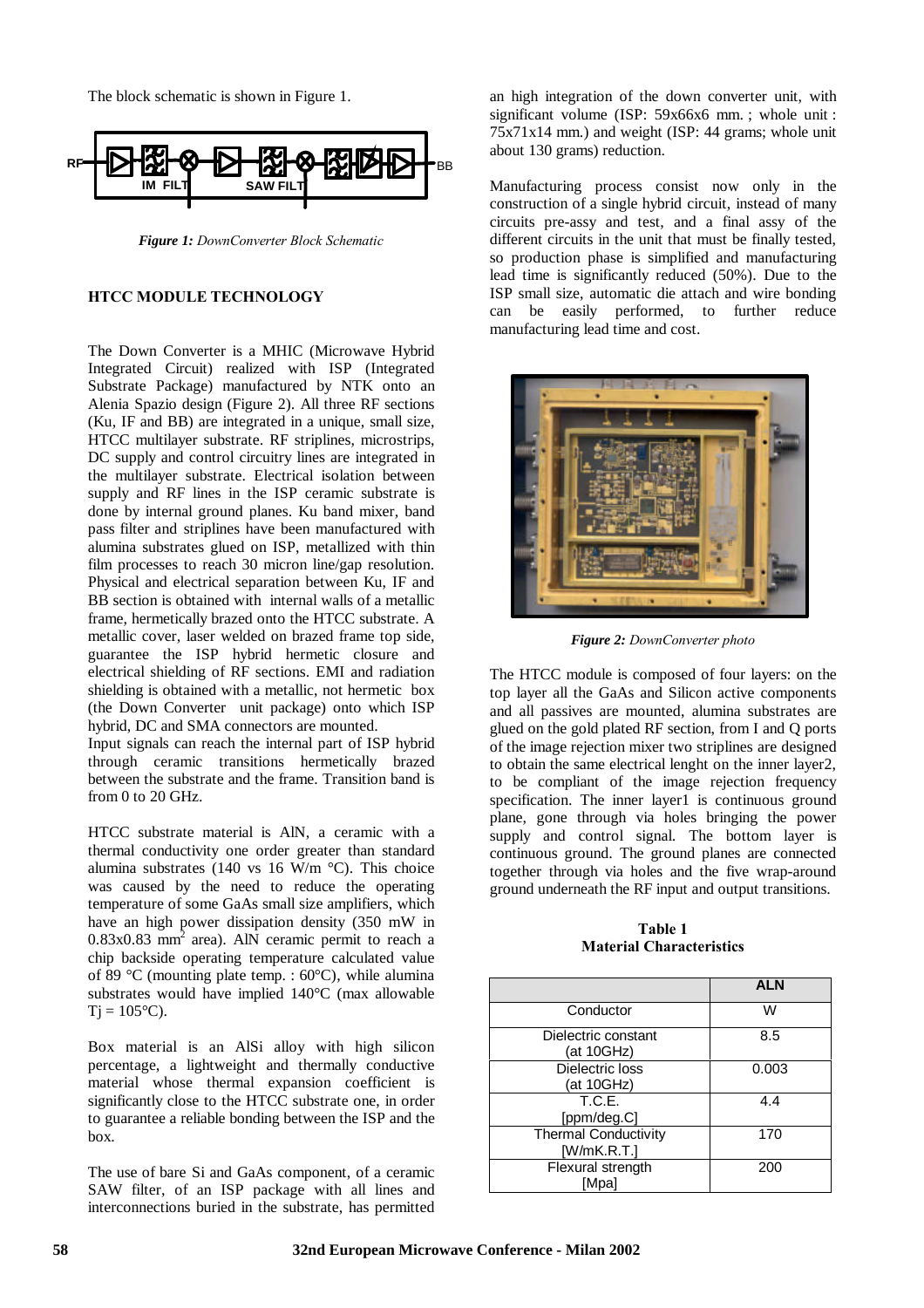# **EXPERIMENTAL RESULTS**

#### In the following Figures (3-10) HTCC Downconverter measurements plots are shown.